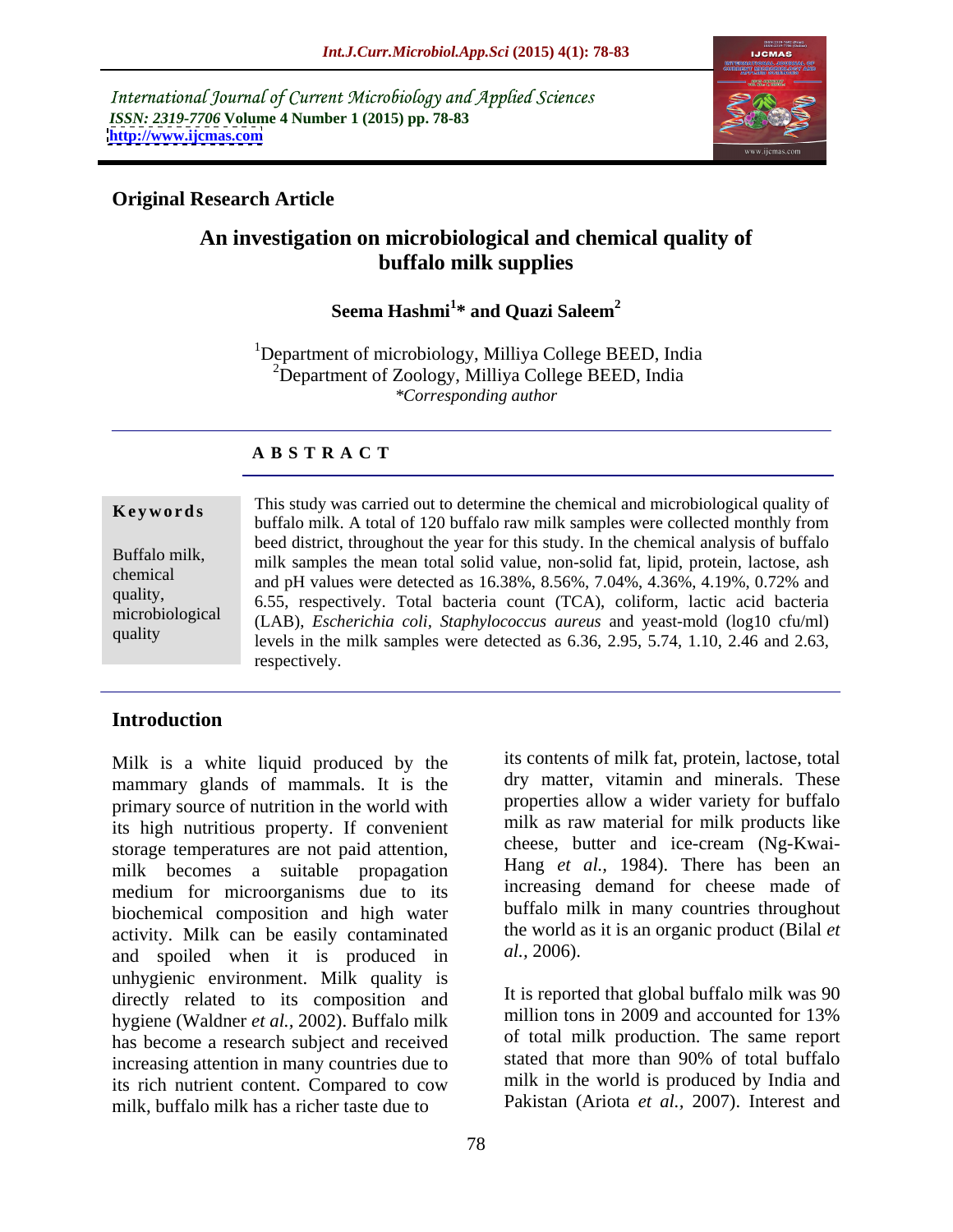investments in buffalo milk in different of milk for human consumption (Ali *et al.,* countries is increasing each year due to its 2010). unique taste and nutritious content.The yogurt have commercial importance, as quite important. Changes in milk

pathogen bacteria could pose a potential bacteriological quality of milk and milk existence of enteric pathogens that could become minimum in winter and maximum

microbiological quality include total bacteria number, coliform, yeast and mold quantity and detection of specific pathogens and their caused by genetic and specific factors toxins. Among all microorganisms, *E. coli* is (Sarfarz *et al.,* 2008). Carbohydrates are an organism that frequently contaminates preliminary form of glucose circulating as foods. They generally exist in milk and milk products due to inadequate sanitation. The besides dry matter are regarded as the main thing in micro-biological investigation superior and distinctive property of buffalo of milk is the determination of milk. Buffalo milk is processed into many contamination degree and number of products including butter, cream, hard and indicator micro-organisms. Coliform soft cheese, ice-cream and yogurt. bacteria are reported to define the suitability

2010).

products made of buffalo milk like Besides microbiological quality of milk, its mozzarella cheese, cream, ice-cream and physical and chemical properties are also well. As in raw milk, microorganisms could composition depend on many factors like rapidly propagate in buffalo milk due to rich genetic, lactation time, daily variations, nutrient content. In previous studies carried birth, alimentation type, age, udder cleaning out on microbiological properties of buffalo and season. These factors greatly affect the milk, coliform bacteria, *Escherichia coli*, a quality and processing ability of cheese, lactic acid bacteria, yeast-mold and butter and other milk products. Geographic *Staphylococcus* spp., were isolated from buffalo milk. period are known as seasonal changes and Saprophytic microorganisms in milk could composition. Especially, there is an inverse spoil buffalo milk, while the presence of proportion between ambient temperature and health threat (Najdenova and Dimitrov, tend to decrease with increasing air 2003). Contamination of milk and milk temperature. Fat, protein, casein and all products mostly results from human factor fractions of nitrogen are affected by seasonal and unhygienic conditions. Milk is generally change. It is reported that high ambient contaminated in milk collection places. temperature causes clot hardness to decrease Coliform bacteria are microorganisms in and clot formation rate and clotting time to natural flora of human and animal intestinal increase (Yöney, 1974). At high ambient tract and they are accepted as indicators for temperatures, fat concentration decreases, products. Furthermore, the presence of these reported that significant changes occur in the microorganisms indicates the possible amounts of short chain fatty acids, and they quite important. Changes in milk quality and processing ability of cheese, butter and other milk products. Geographic region, climate conditions and lactation cited among factors affecting milk protein and fat content of milk. Solid fats tend to decrease with increasing air temperature. Fat, protein, casein and all while lactation period extends. Some studies become minimum in winter and maximum in summer.

threat public health (Amarjit and Toshihiko, in summer.<br>2003). The main physical characteristics of milk are<br>The most important indicators for defined as pH and electrical conductivity; in The main physical characteristics of milk are defined as pH and electrical conductivity; in addition, fat content of buffalo milk is the most variable milk component, which is lactose in milk. High fat and calorie contents soft cheese, ice-cream and yogurt.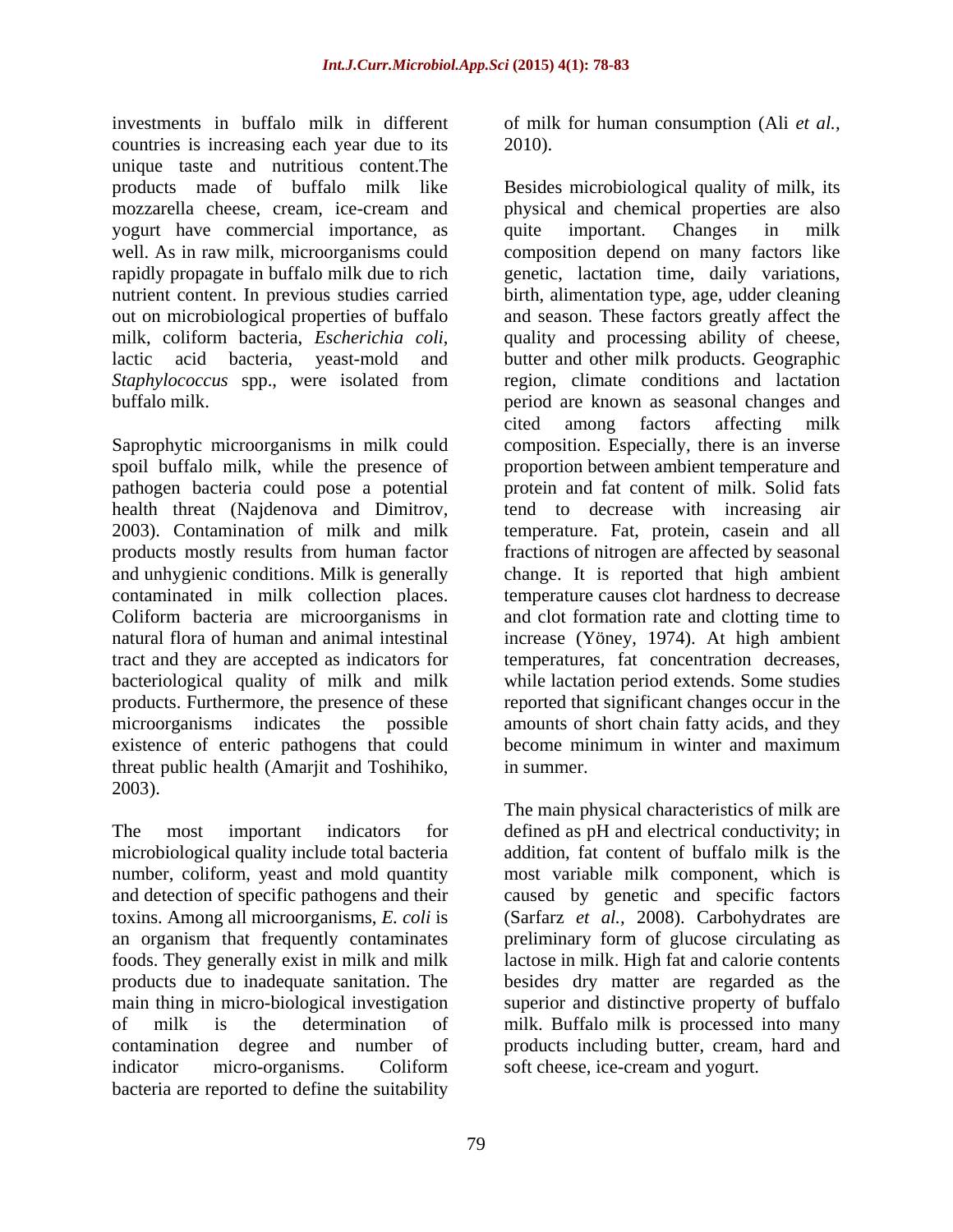The aim of this study carried out in Beed district an important region for buffalo milk and microbiological qualities of seasonally collected buffalo milk samples and to 30°C. investigate the effect of seasonal change on

A total of 120 raw milk samples were collected randomly every month from 10 small sized family enterprises (farms had  $\leq$ 10 buffaloes) between September 2012 and August 2013. Two hundred and fifty milliliter (250 ml) of milk samples were taken from producer under aseptic conditions and transferred in sterile bottles to laboratory in cold chain  $(4^{\circ}C)$  and then

Fat, protein, lactose, total dry matter (DM) variance analysis was performed to and ash contents of buffalo milk samples were determined by pre-calibrated LactoStar microorganism numbers and chemical determined by InoLab (pH Level L 01280054) pH meter device.

### **Microbiological analyses**

In the analysis, 10 ml of milk was taken from each milk sample and homogenized in sterile bags containing 90 ml of sterile samples collected from buffaloes in different buffered peptone water for 1–2 min and then seasons, the total solids (TS) (16.38%  $\pm$ dilutions were prepared & inoculated on  $1.01$ , non-fat solids (NFS) (8.56  $\pm$  0.32), fat Plate Count Agar (Oxoid CM0325) using  $(7.04\% \pm 0.84)$ , protein  $(4.36\% \pm 0.40)$ , spread plate method in order to determine lactose  $(4.19\% \pm 0.32)$ , ash  $(0.72\% \pm 0.08)$ the number of mean total bacteria count and pH  $(6.55 \pm 013)$  values were determined (TCA) in the prepared dilutions. Violet Red Bile Agar (Oxoid-CM 107) was used to determine coliform bacteria count and

and milk products with dense buffalo Agar (Oxoid-CM 0361) for lactic acid population, was to determine the chemical bacteria (LAB) count and left for 48–72 h of incubated under aerobic conditions at 37°C for 24 h. Inoculation was done on MRS incubation under anaerobic conditions at  $30^{\circ}$ C.

milk composition. Inoculations were made on Tryptone Bile X- **Materials and Methods** CM945) for *E. coli* count and incubated at **Milk samples**  Yolk Tellurite emulsion (Oxoid-SR54) was Glucuronide Medium (TBX) (Oxoid- 44 $\degree$ C for 18–24 h (Anonymous, 2001). Egg included for *S. aureus* count and performed in Baird Parker Agar (Oxoid -CM275) at 37°C for 24 48 h in aerobic conditions. Inoculation was done on Rose Bengal Chloramphenicol Agar (Oxoid-CM549) for yeast and mold count and incubated at 25°C for 72 h under aerobic conditions.

### **Statistical analyses**

they were analyzed. The microorganism numbers detected in this **Chemical analyses**  values and then statistical data was obtained milk analysis device (FUNKE GERBER, parameters in terms of seasons, and Duncan Germany). pH values of milk samples were test was applied to determine differences study were transferred to base 10 logarithm by SPSS statistics software. One way variance analysis was performed to determine the differences between microorganism numbers and chemical among the means.

# **Results and Discussion**

# **Chemical analysis**

As a result of the chemical analyses of milk seasons, the total solids (TS)  $(16.38\% \pm$  $(7.04\% \pm 0.84)$ , protein  $(4.36\% \pm 0.40)$ , lactose (4.19%  $\pm$  032), ash (0.72%  $\pm$  0.08) (Table 1).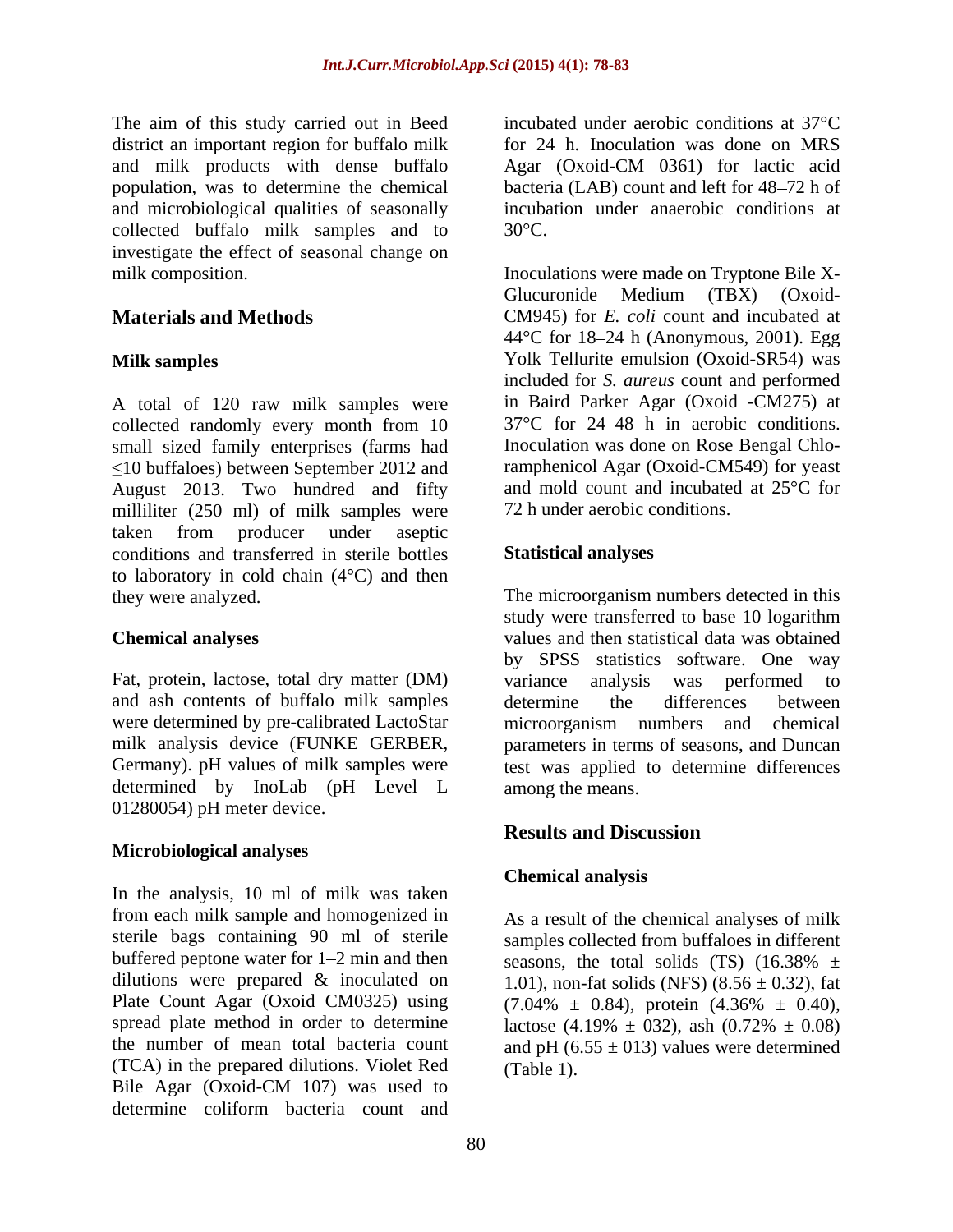The data of this study indicated that milk fat periods of lactation, while fat and protein while TS, NFS, fat, protein, ash and pH

Regardless of seasons, the mean total determined as  $6.36 \pm 0.28$ ,  $2.95 \pm 0.21$ ,  $5.74$  *et al.*, 2006).  $\pm$  0.31, 1.10  $\pm$  0.17, 2.46  $\pm$  024 and 2.63  $\pm$ 0.25, respectively. Variance analysis was used to investigate

In this study, the mean total solids, non-fat solids, fat, protein, lactose and pH levels of milk samples collected in different seasons Similar to milk components, microbiological were determined as 16.38%, 8.56%, 7.04%, quality of milk changes by ambient 4.36%, 4.19%, 0.72% and 6.55, temperature. In this study, the mean total respectively. Fat, protein and ash contents bacteria count (TBC), coliforms, lactic acid were determined to decrease in hot summer bacteria, *E. coli*, *S. aureus* and yeast-mold months, while lactose content was reported (log10 cfu/ml) levels were determined as to increase. It was reported that buffalo milk  $6.36 \pm 0.28, 2.95 \pm 0.21, 5.74 \pm 0.31, 1.10 \pm 0.000$ contain has higher nutritious values with  $0.17$ ,  $2.46 \pm 0.24$  and  $2.63 \pm 0.25$ , higher protein, fat, lactose and TS than cow respectively, and microorganism load was milk. Different researchers reported that alimentation, lactation period, milking frequency, milking method and season have important effects on physicochemical This level is higher than the standards. The parameters of buffalo milk (Kilic and Kilic, main reason for these relatively higher 1994). In this study, the mean lactose level counts of TBC should be ascribed to poor of buffalo milks  $(4.19\% \pm 032)$  was found<br>lower On the other hand, milk fat is the most collection and transport. (Wells *et al.*, 1991) lower On the other hand, milk fat is the most collection and transport. (Wells *et al.*, 1991) changeable milk component. Fat content is affected by many factors. The most *S. aureus* may access bulk milk either by important factors are seasonal change and direct excretion from the udder with clinical lactation period. Fat, protein and ash and subclinical *Staphylococcal* mastitis, or contents tend to increase in winter, and milk by fecal contamination. Interchange of yield is reported to increase in the later Staphylococcal strains and poor

and protein contents increase concurrently, contents decrease (Coroian *et al.*, 2010). It is values are highest in winter, while TS, fat are quite effective on milk fat and protein and protein levels are lowest in spring. levels, and milk protein and NFS contents of **Microbiological analysis**  those of animals closed-fed in winter bacteria count (TBC), coliform bacteria,  $(16.38 \pm 1.01\% \text{ w/w})$  and protein  $(4.36 \pm 1.01\%)$ lactic acid bacteria (LAB), *E. coli*, *S. aureus* 0.40% w/w) contents are slightly lower. and yeast-mold values (log10 cfu/ml) were Similar results were reported by (Chatterjee also reported that habitat and feeding pattern animals grazing in summer are higher than (Fernando *et al.,* 1983). In this study, the mean fat  $(7.04 \pm 0.84 \degree\text{v/v})$ , total solids

Contamination levels of milk with TBC, non- fat solids and pH values were coliform, *S. aureus* and yeast-mold were significantly higher (p<0.01) in winter than found lower in winter than in other seasons,. in other seasons. On the other hand, the The highest contamination levels with these lactose content was found higher  $(p<0.01)$  in bacteria were observed in summer. summer than in winter and rainy. The mean *et al.,* 2006).<br>Variance analysis was used to investigate chemical composition. Total solids, protein, fat and ash contents were found highest in winter.

determined to increase in warm months.

TBC was determined as 2.30x106 cfu/ml. main reason for these relatively higher counts of TBC should be ascribed to poor hygiene conditions during milking,

direct excretion from the udder with clinical *Staphylococcal* strains and poor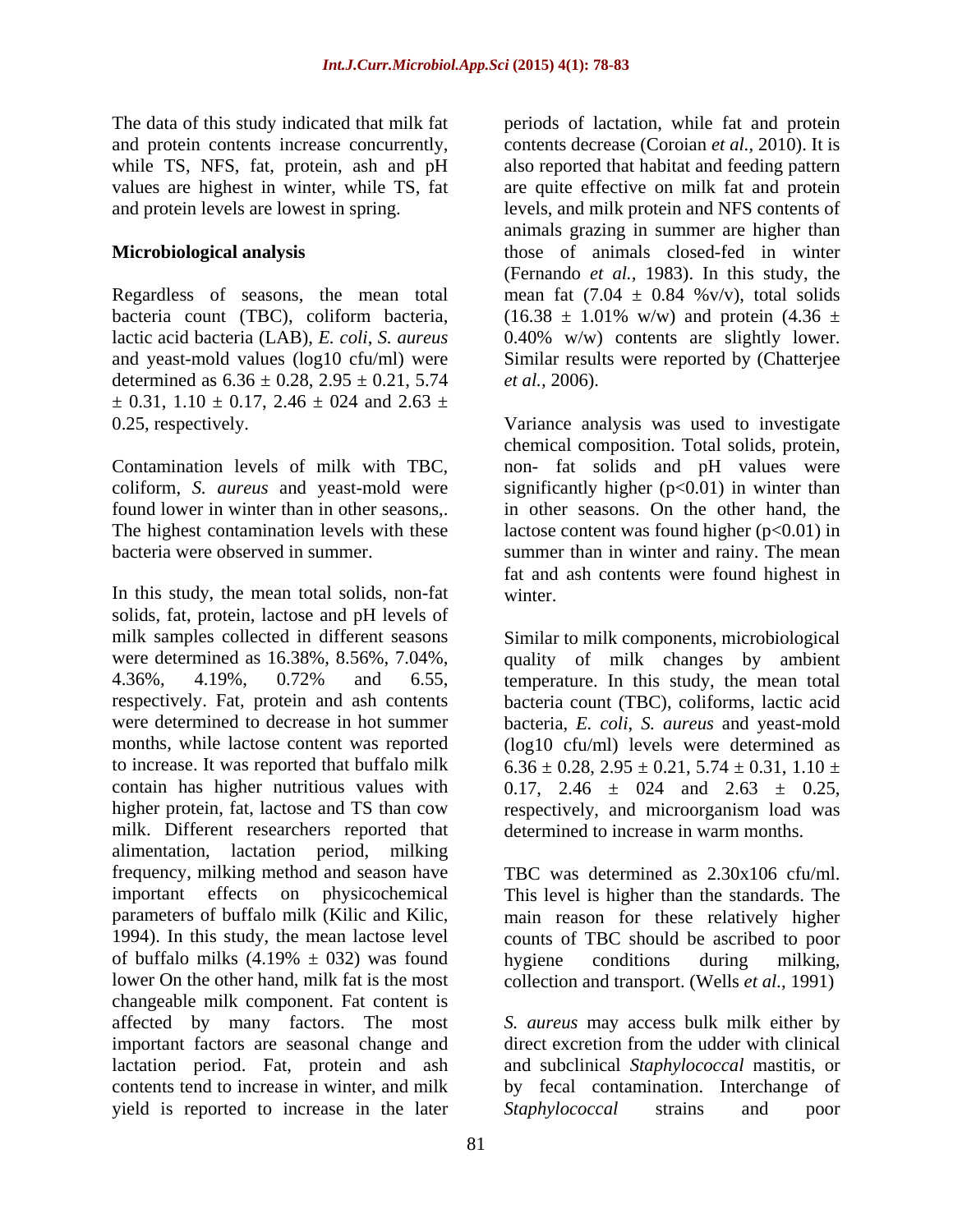microbiological quality of raw milk may be regard, the principal that quality milk comes attributed to skin particles in the from healthy udder, healthy animal and environment and poor sanitary practice (Kanwal *et al.,* 2004)

Chemical composition of buffalo milk In addition, the presence of pathogens, information, veterinary services for buffalo sources. Provision of microbiological consumption of milk and milk products only when all potentials are combined. In this

clean environment gains great importance.

provides perfect opportunities for the of end product cannot be obtained from a development of local milk industry and raw material with poor hygienic quality. providing nutrient element needs of humans. Spoilage process of milk starts with milking. indicators and index microorganisms in raw milk production and other contamination milk and products made of inadequately sources in milk processes, milk can be a heat-treated milk could pose a threat for conveyor of pathogens threatening public public health (Parekh and Subhash, 2008). lealth. Microorganisms cause rapid souring,<br>Livestock enterprises making milk spoilage and undesired color, taste and production are composed of family bitterness in milk and thus resulting in poor enterprises in villages and towns with large quality. It is reported that many epidemic numbers. Small sized production units have disorders of milk origin are caused by dirty difficulty in obtaining inputs and services hands of workers in milk production, dirty like adequate shelter, feed, technical tools and equipment, insects and dirty water and cow dairy production. It is possible to quality parameters of raw milk and milk precisely organize hygienic and products plays an important role in quality technological stages from production to control. It is necessary to minimize The important rule in food processing is the good quality of raw material. A good quality Considering the unhealthy conditions in health. Microorganisms cause rapid souring, spoilage and undesired color, taste and sources. Provision of microbiological technological and economic losses in milk processing and obtain a longer shelf life.

|       |           |          |  | Season   Totalsolids   Non fat   Fat $(\%v/v)$   Lactose $(\%$   Protein $(\%w \mid \text{Ash}(\%w / \mid \text{pH}))$                                       |  |
|-------|-----------|----------|--|--------------------------------------------------------------------------------------------------------------------------------------------------------------|--|
|       | $($ % W/W | solid(%w |  |                                                                                                                                                              |  |
|       |           |          |  |                                                                                                                                                              |  |
| Rainy |           |          |  | $\frac{1}{17.41\pm0.54}$   8.89 $\pm$ 0.28   7.67 $\pm$ 0.55   3.99 $\pm$ 0.12   4.90 $\pm$ 0.26   0.78 $\pm$ 0.07   6.68                                    |  |
|       |           |          |  | Winter   15.61±0.74   8.49±0.23   6.38±0.66   4.45±0.20   4.03±0.16   0.69±0.07   6.45                                                                       |  |
|       |           |          |  | Summer $\vert$ 15.90±1.03 $\vert$ 8.49±0.27 $\vert$ 6.70±0.89 $\vert$ 4.05±0.14 $\vert$ 4.43±0.25 $\vert$ 0.66±0.06 $\vert$ 6.45                             |  |
|       |           |          |  | Mean $\left  16.38 \pm 1.01 \right  8.56 \pm 0.32 \left  7.04 \pm 0.84 \right  4.36 \pm 0.40 \left  4.19 \pm 0.32 \right  0.72 \pm 0.07 \left  6.55 \right $ |  |

**Table.1** Chemical analysis results of Buffalo milk

- Ali, A.A., Irshad, N., Razaz, S.A., Manahil, A.A. 2010. Microbiological safety of raw milk in Khartoum state, cities. *Pak. J. Nutri.,* 9(5): 426 429.
- Amarjit, S.N., Toshihiko, N. 2003. Role of clotting parametters<br>buffalo in the socioeconomic Sci., 6(6): 497–499. buffalo in the socioeconomic  $\delta$  Sci., 6(6): 497–499.

**References** development of rural Asia: Current status and future prospectus. *Anim. Sci. J.,* 74: 443–445.

Sudan: 1-Khartoum and Omdurman G.L., DiPalo, R. 2007. Ca and P in Ariota, B., Campanile, G., Potena, A., Napolano, R., Gasparrini, B., Neglia, G.L., DiPalo, R. 2007. Ca and P in buffalo milk: curd yield and milk clotting parametters. *Ital. J. Anim. Sci.,* 6(6): 497–499.